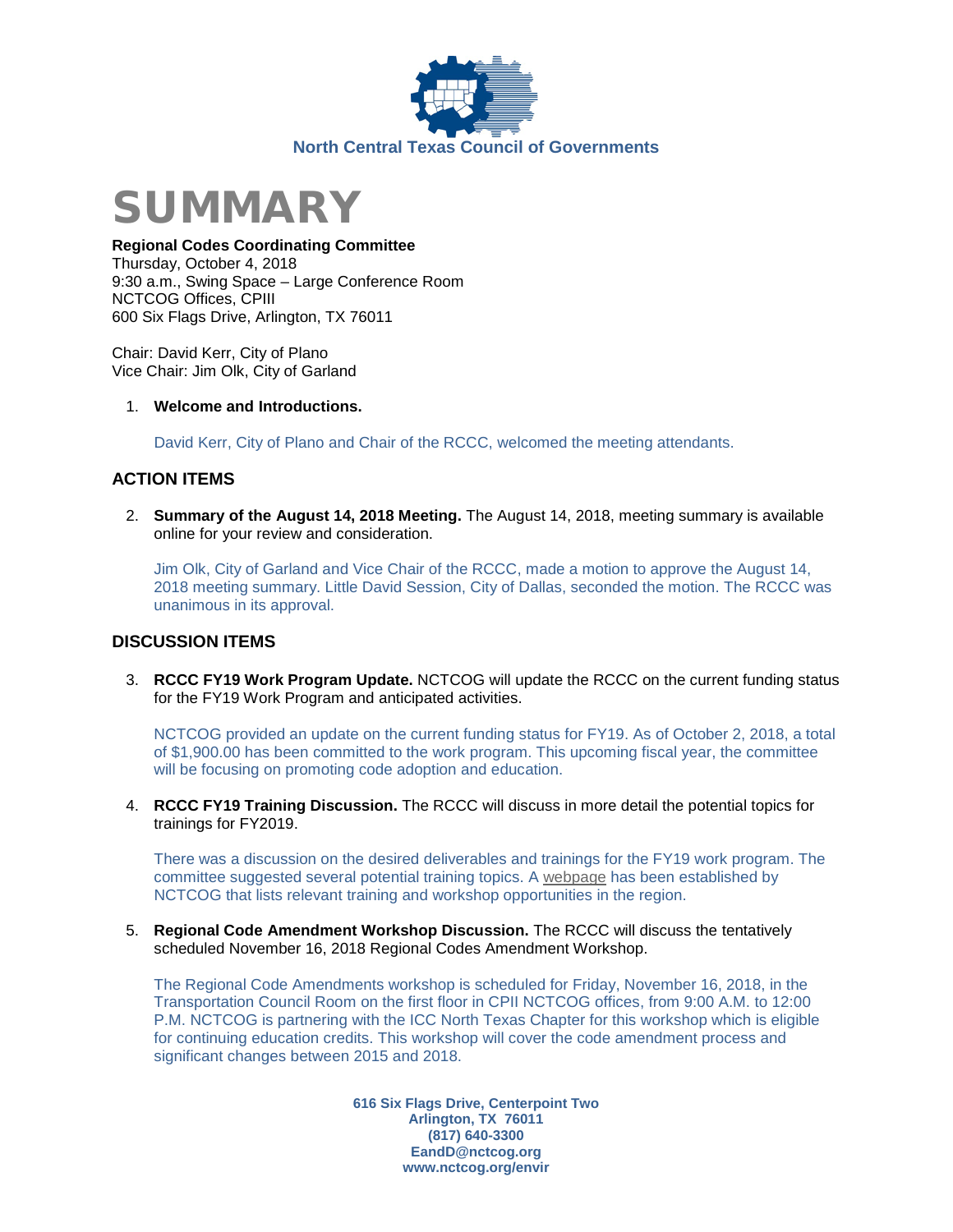6. **Electronic Plan Submittal Subcommittee Update.** NCTCOG will provide an update on the Electronic Plan Submittal Stakeholder Meeting that was held on September 25, 2018.

NCTCOG provided a brief overview of the meeting's discussion points including the construction code survey results, common protocols used by cities, and anticipated next steps. The [summary](https://nctcog.org/nctcg/media/Environment-and-Development/Email%20Attachments/Stakeholder-Meeting-Summary-Notes.pdf) is now available.

7. **Voting Alternates.** NCTCOG will discuss the selection of voting alternates for RCCC members.

NCTCOG requested that all RCCC members select a designated alternate. The designated alternate will represent the RCCC member in meetings will be eligible to vote in their stead.

#### **OTHER BUSINESS**

8. **Future Agenda Items.** The committee can request future agenda items.

It was suggested that the committee should revisit charging non-cost share participants for items such as trainings and regional code amendments.

9. **Roundtable Topics/Other Business.** RCC members and NCTCOG may share additional items of interest as time allows.

Jim Olk is tracking relevant legislative bills and will send out correspondence to the group as bills of interest come up. Bahman Yazdani said that the Texas Energy Summit went well and appreciated all the support given by the region.

10. **Schedule for the Next RCCC Meeting.** The next meeting date is tentatively scheduled for Tuesday, January 29, 2019 at 9:30 A.M. in the regional Forum Room

The next meeting of the RCCC is scheduled for Tuesday, January 29, 2019 at 9:30 A.M. in the Regional Forum Room on the first floor in CPII NCTCOG offices.

#### 11. **Adjournment.**

If you have any questions regarding the meeting or agenda items, please contact Ryann Cline at (817) 608-2363 or [rcline@nctcog.org.](mailto:rcline@nctcog.org) Thank you!

If you plan to attend this public meeting and you have a disability that requires special arrangements at the meeting, please contact department staff at (817) 695-9210 or EandD@nctcog.org at least 72 hours in advance of the meeting. Reasonable accommodations will be made to assist your needs.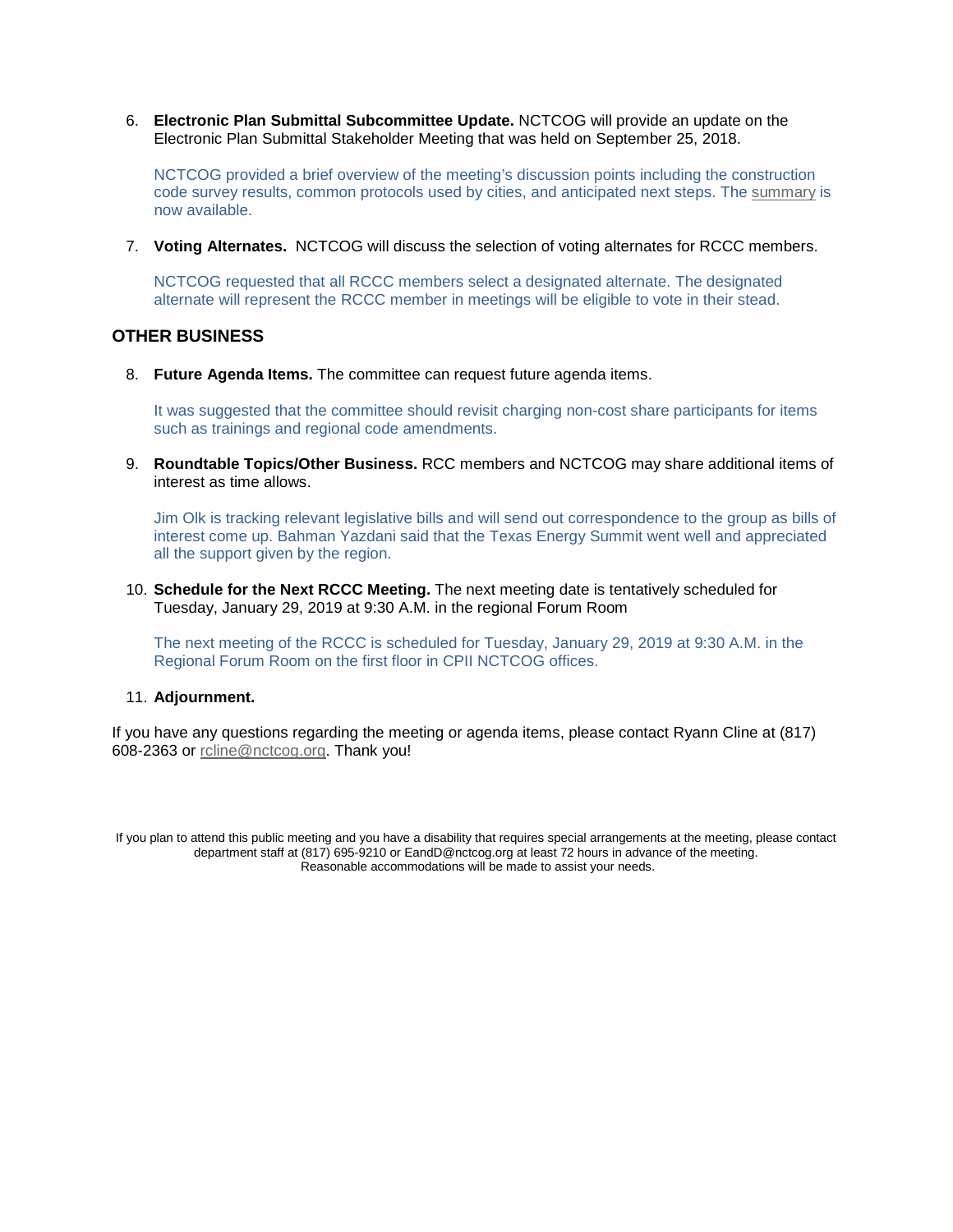

# Regional Codes Coordinating Committee<br>09:30 AM, October 4, 2018<br>Swing Space - Large Conference Room

### **MEMBER SIGN IN SHEET**

| <b>NAME</b>                 | <b>SIGNATURE</b> | <b>REPRESENTS</b>                   |
|-----------------------------|------------------|-------------------------------------|
| <b>Suzanne Arnold</b>       |                  | <b>City of Coppell</b>              |
| <b>Larry Bartlett</b>       |                  | <b>TDIndustries</b>                 |
| <b>Joe Bass</b>             |                  | <b>Hillwood</b>                     |
| <b>Jack Baxley</b>          |                  | <b>TEXO</b>                         |
| <b>Clayton Chandler</b>     |                  | <b>City of Mansfield</b>            |
| <b>Philip Climer</b>        |                  | <b>City of Frisco</b>               |
| <b>Paul Coker</b>           |                  | <b>City of Mansfield</b>            |
| <b>Greg Contreras</b>       |                  | <b>City of Duncanville</b>          |
| <b>Stan Folsom</b>          |                  | <b>Systemhause</b>                  |
| <b>Tommy Ford</b>           |                  | <b>Tommy Ford Construction Co.</b>  |
| <b>Dwight Freeman</b>       |                  | <b>City of Dallas</b>               |
| <b>Allison Gray</b>         |                  | <b>City of Fort Worth</b>           |
| <b>Todd Gritch</b>          |                  | <b>HKS Inc.</b>                     |
| <b>Christine Hadley</b>     |                  | <b>City of Irving</b>               |
| <b>David Kerr</b>           |                  | <b>City of Plano</b>                |
| <b>David Lehde</b>          |                  | <b>Dallas Builders Association</b>  |
| <b>Christopher Martinez</b> |                  | <b>Dallas Fire-Rescue</b>           |
| <b>Selso Mata</b>           |                  | <b>City of Plano</b>                |
| <b>Bob Morgan</b>           |                  | <b>City of Fort Worth</b>           |
| Jim Olk                     |                  | <b>City of Garland</b>              |
| <b>David Pendley</b>        |                  | <b>City of North Richland Hills</b> |
| <b>Bruce Rachel</b>         |                  | Hensley Lamkin Rachel Inc.          |
| <b>Rick Ripley</b>          |                  | <b>City of Arlington</b>            |
| <b>James Rodriguez</b>      |                  | <b>Fox Energy Specialists</b>       |
| Little David Session        |                  | <b>City of Dallas</b>               |
| <b>Kirk Smith</b>           |                  | <b>Town of Highland Park</b>        |
| <b>Gilbert Urvina</b>       |                  | <b>City of Frisco</b>               |
| <b>Bahman Yazdani</b>       |                  | <b>Texas A&amp;M ESL</b>            |